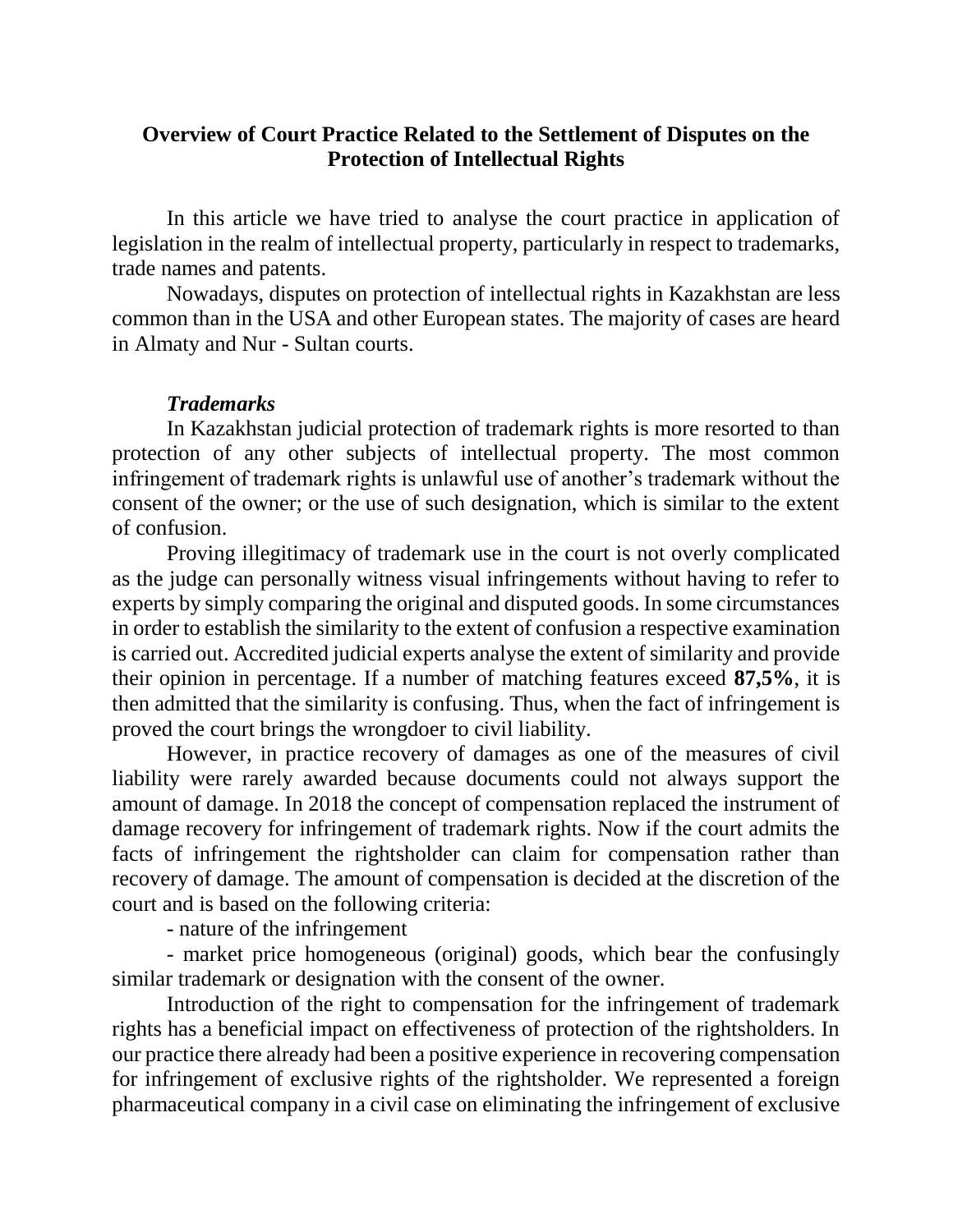rights to the trademark and destruction of counterfeit goods. As a result of the mediation agreement was signed with the infringer, and the rightsholder achieved:

- Withdrawal and destruction of counterfeit medical products from all pharmacies of the city;
- Revocation of all certificates for the medical products of the infringer from the state registry of certificates within the Ministry of Health of the Republic of Kazakhstan;
- Award of compensation in the amount of 50,000 US dollars.

# *Trade Names*

Disputes in respect to trade names of legal entities are increasingly becoming the subject of litigation; hence, the mechanisms and relevant legal remedies are put into practice. If the trade names of two different entities engaged in similar activities in the same territory are confusingly similar, the court makes a decision in favour of the entity, whose trade name was registered first in the state registry of legal entities. This is the rule of thumb based on which all the judicials acts are passed. For instance, the Specialised Interdistrict Economic Court of Almaty satisfied a company's claim for elimination of the use of a similar trade name and amending the trade name of the infringer by re-registering the legal entity.

Thus, in case of a dispute concerning the use of a trade name, the following conditions must be taken into account:

- identity or similarity of trade names;
- moment of creation of the exclusive right to the trade name (being the date of registration of the legal entity);
- performance of similar activities by the companies concerned.

In case of gross borrowing of a trade name or other invasion by third parties, it is important to apply promptly to the court for the protection of an exclusive right to the trade name, before the company's reputation is damaged or other losses occur.

### *Patents*

Currently, disputes related to the protection of patent rights are increasing in Kazakhstan. The major part of patent disputes mainly refer to two following IP objects - inventions and utility models. In our opinion, these are industrial property objects that are most often subject to infringement of exclusive rights in Kazakhstan.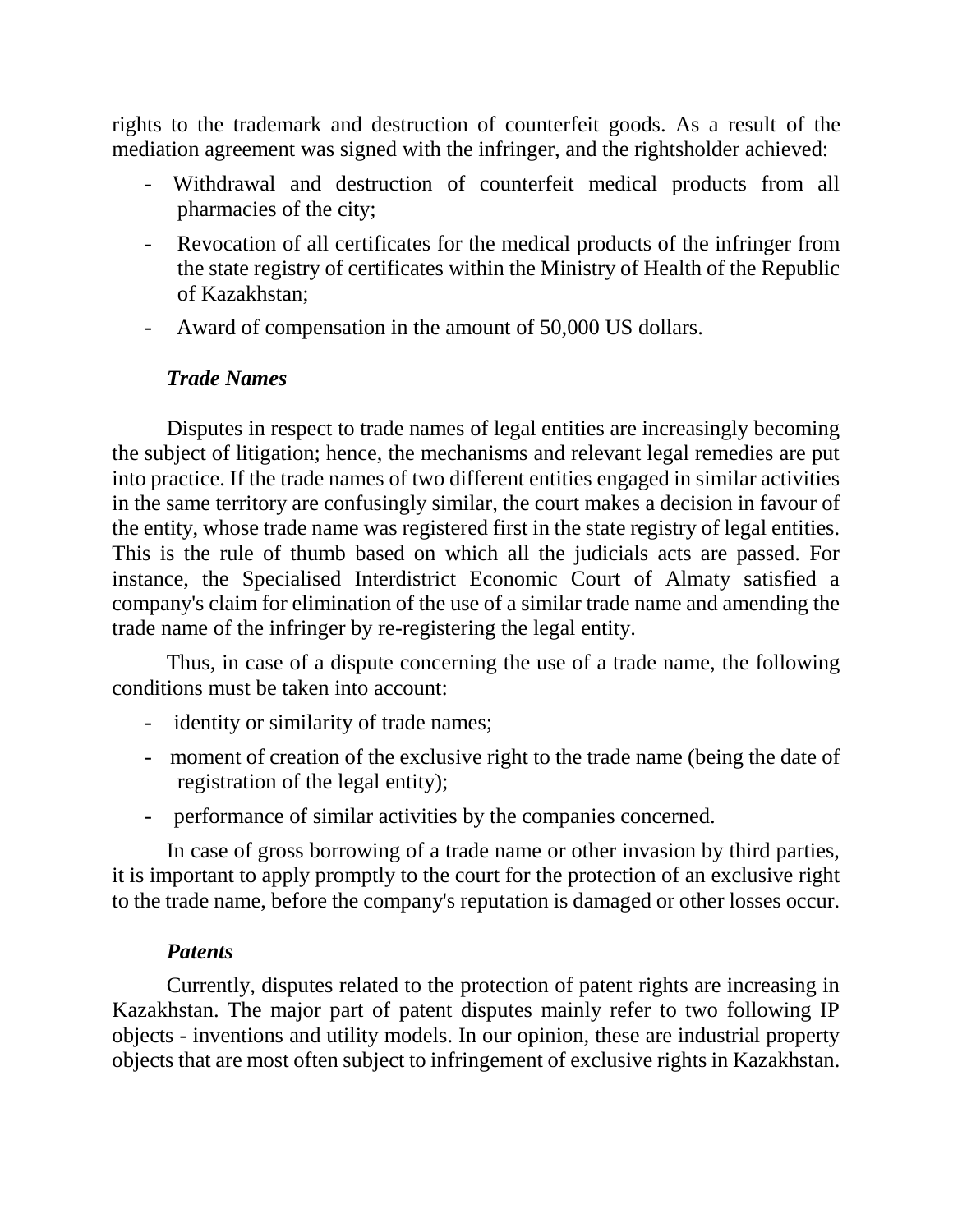Today, Kazakh courts rarely satisfy the claims of patent holders for curing violated rights and protection of their interests. This is due to several reasons. Below we will explain the aspects that serve as an impediment in our judicial system when accepting the position of patent holders.

**The very first problem** is inappropriate application of the presumption of guilt of the violator.

As we can witness in practice the majority of patent holders in their claims are guided by Article 15 of the Patent Law, which establishes the presumption of guilt of the violator. According to Article 15 of the Patent Law, an infringement of the exclusive rights of the patent owner shall mean an unauthorised manufacturing, utilisation, importation, stocking, offering for sale, sale and any other distribution for commercial purposes of products incorporating the protected industrial property object, as well as the use of the protected method or distribution for commercial purposes of a product obtained directly through such method.

## **Wherein, a new product is considered to be obtained in a protected way, unless otherwise indicated.**

Pursuant to the above article, the burden of proof when applying to court lies on the alleged infringer of exclusive rights. It is precisely this norm that patent holders use to protect their patent rights in courts, i.e. "the infringer must prove that he does not use someone else's protected industrial property".

However, procedural rules (Articles 72 and 73 of the Civil Procedural Code) establish the obligation of each party to prove the circumstances, to which it refers. The court shall justify the decision based only on evidence that had been provided by the parties and studied at the court hearing. The court will not investigate what was not represented at the court hearing; in this connection, the courts often refuse patent holders in satisfying their claims because of a failure to prove the infringement of exclusive rights.

Thus, when applying to court, the patent holder must collect the evidence in advance, which will be the basis of the court's decision when considering the dispute. Therefore, this leads to the **second problem**, - the absence or difficulty of obtaining one of the key evidence of patent infringement, in particular, an expert opinion. An expert opinion is one of the vital judicial evidence.

Unfortunately, in practice, there is a lack of qualified experts in Kazakhstan, who could compare the description of a protected product, device, or method with the objects of a patent infringer. Courts dealing with IP disputes are not specialised in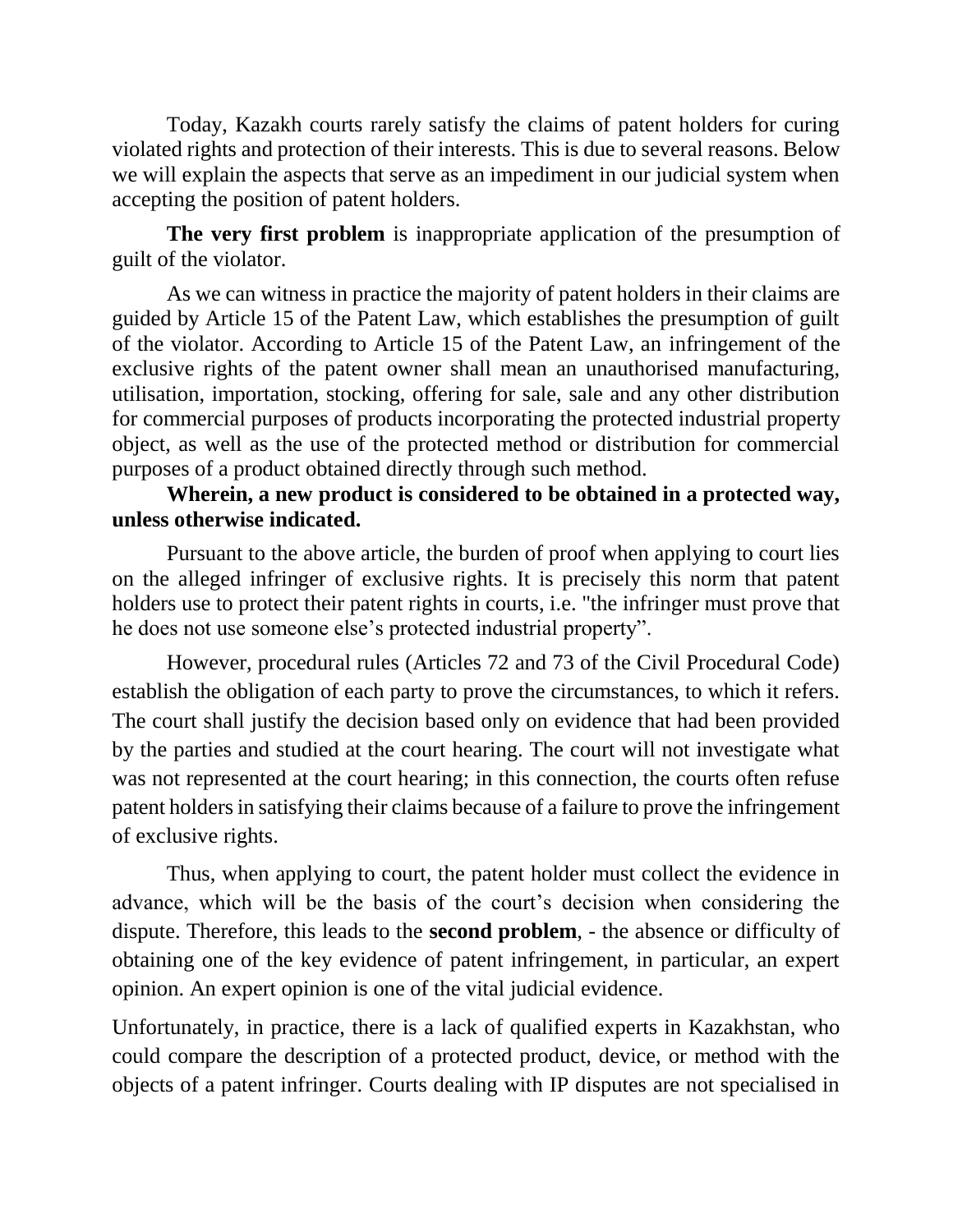Kazakhstan, judges are also lacking the technical knowledge to determine the similarity or difference of objects protected by patents.

Here is an example regarding the registration of medicines. When challenging the registration of medicines due to the infringement of the rights to patents, in particular, the infringement of the medicine fusion method protected by a patent, there occurs a great need to have an expert opinion on the presence or absence of the infringement of the rights of the patent owner. In other words, the court needs to compare the patented method of medicine fusion utilised by the manufacturers in dispute, as well as the manufacturing and fusion stages, the formulas of the initial chemical elements of the medicine, intermediate steps and the final product obtained both by the patented method and by the disputed method. The Pharmacy Committee of the Ministry of Health is not authorised to identify patent infringement in the pharmaceutical area. In practice, the Pharmacy Committee of the Ministry of Health during the medicine registration process requires applicants to submit a document from the National Institute of Intellectual Property of the Ministry of Justice of the Republic of Kazakhstan confirming the absence of the patent infringement. The National Institute of Intellectual Property is not capable to make such a comparison due to the lack of resources and relevant expertise. Therefore, this gives rise to a number of questions: whether going to court would be effective to prove the absence of patent infringement during the registration of medicines. Where could we find an expert with required qualification in the area of pharmaceuticals and who could give a qualified opinion? Perhaps, such experts can be found in Russia or Europe, yet will the Kazakh court accept the opinion of foreign experts?

The **third** most frequent **problem** is the abuse of patent rights by utility model owners in the Republic of Kazakhstan.

It is common for patent holders to register devices that have been actively used throughout the world for several years, in order to further declare their rights to such devices and protect them with a patent. In practice, there are cases when the 'false' patent holders filed a claim against the inventors of such devices/systems to prevent the use of devices protected by a patent for a utility model.

For instance, there was a situation when an individual businessman, who had registered the taxi booking system as a utility model, applied to court to protect his rights. The defendant, in turn, is the developer of this system and introduced it several years ago. The system is still used in almost all countries. The court denied the claim on another ground, however, it was obvious that the claimant peruses to enrich himself at the defendant's expense.